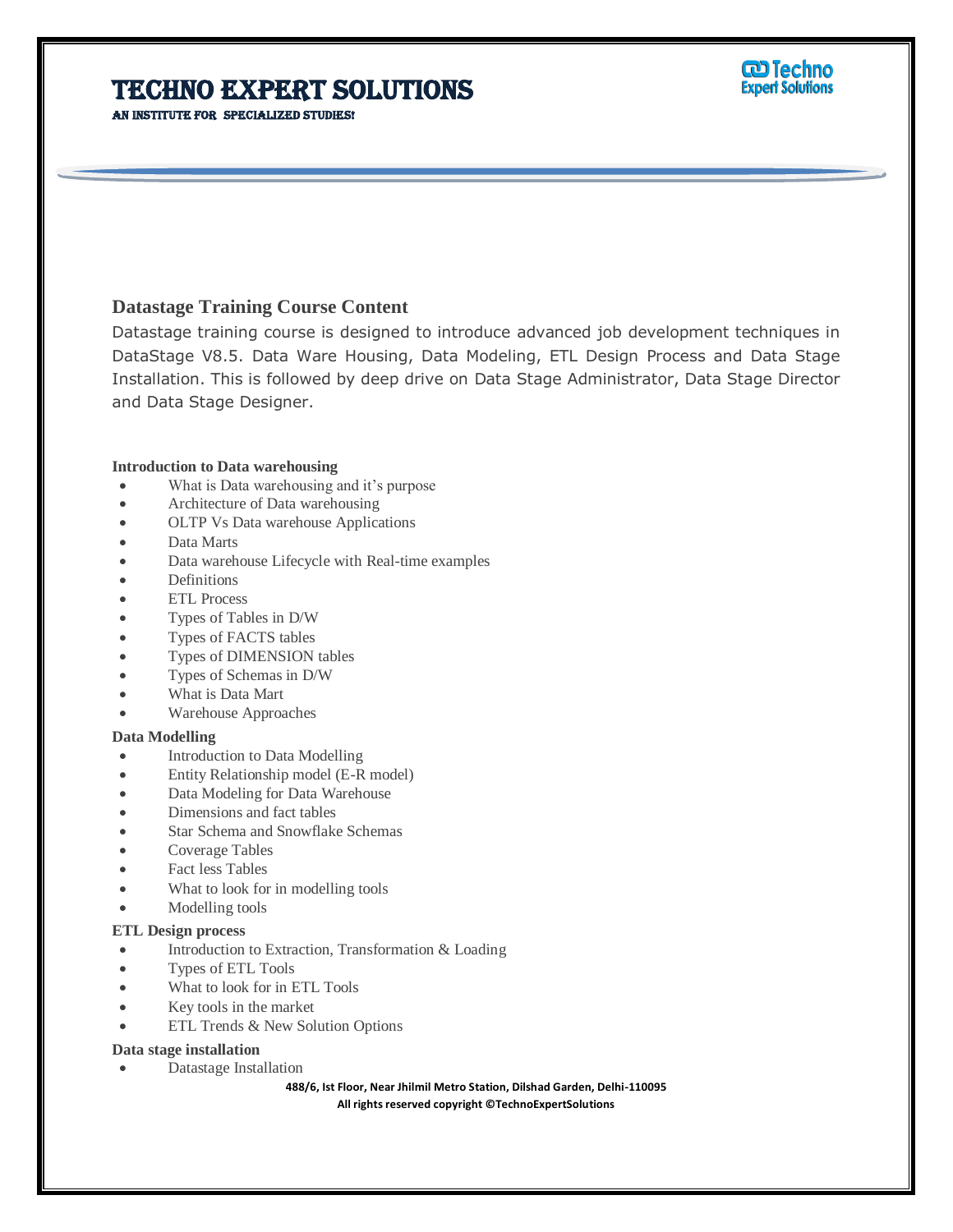AN INSTITUTE FOR SPECIALIZED STUDIES!



- Prerequisites to install Datastage
- Installation process

#### **DATASTAGE**

### **Introduction to Datastage version 8.x**

- Datastage Introduction
- IBM Information Server architecture
- DataStage within the IBM Information Server architecture
- Datastage components
- DataStage main functions
- Client components

## **Datastage Administrator:**

- Datastage project Administration
- Editing projects and Adding projects
- Deleting projects
- Cleansing up project files
- Auto purging
- Permissions to users
- Runtime Column Propagation
- Enable Remote Execution of Parallel jobs
- Add checkpoints for sequencer
- Project protect
- .APT Config file

#### **Datastage Designer:**

- **Introduction to Datastage Designer**
- Partitioning Techniques
- Creating the Jobs
- Compiling and Run the Jobs
- Exporting and importing the jobs
- Parameter passing
- System(SMP) & Cluster system(MPP)
- Importing Method(Flat file, Txt, Xls and Database files)
- OSH Importing Method
- Configuration file
- Importing table definitions
- Importing flat file definitions
- Managing the meta data environment
- Dataset management
- Deletion of Dataset
- Importing jobs
- Exporting jobs(Back up)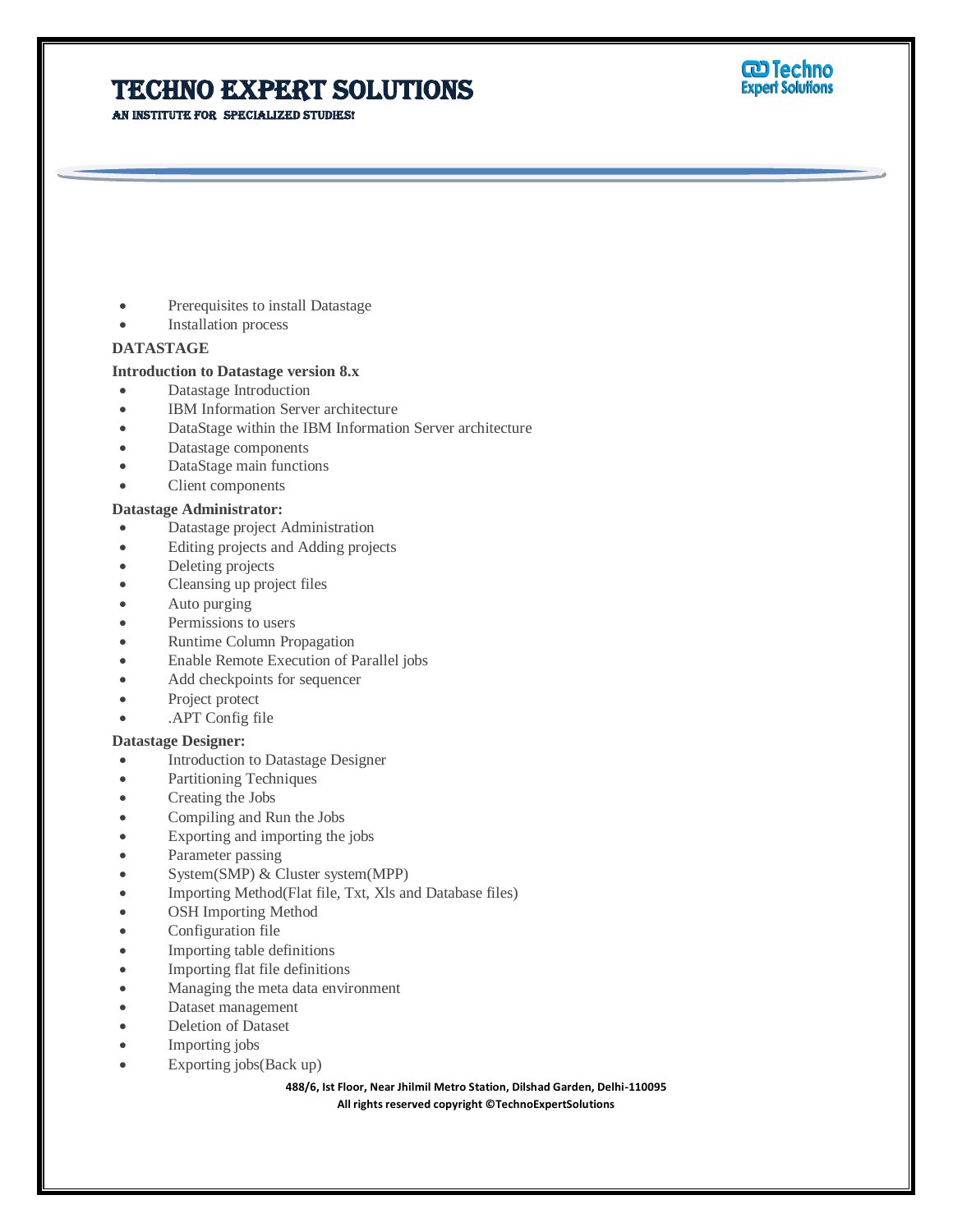# **TECHNO EXPERT SOLUTIONS**

AN INSTITUTE FOR SPECIALIZED STUDIES!



- Configuration file view
- Explanation of Menu Bar
- Palette
- Passive stages
- Active stages
- Database stages
- Debug stages
- File stages
- Processing stages
- Mutiple Instances
- Runtime Column Propagation(RCP)
- Job design overview
- Designer work area
- Annotations
- Creating jobs,deleting jobs
- Compiling jobs
- Batch compiling
- Aggregator stage ,Copy stage
- Change Capture stage,Compress stage
- Filter stage,Funnel stage
- Modify stage
- Join stage,Lookup stages
- Difference between join and Lookup stages
- Merge stage
- Difference between Lookup and Merge stages
- Remove duplicate stage
- Sort stage,Pivot stage
- Surrogate key stage, switch stage
- Types of Lookups
- Types of Transformer stages
- Basic transformer stage
- Transformer stage
- Null handling in Transformer stage
- If Then Else in Transformer
- Stage variables
- **Constraints**
- Derivations
- Peek stage, Head stage, Tail stage
- Job properties
- Local variables
- Functions in Transformers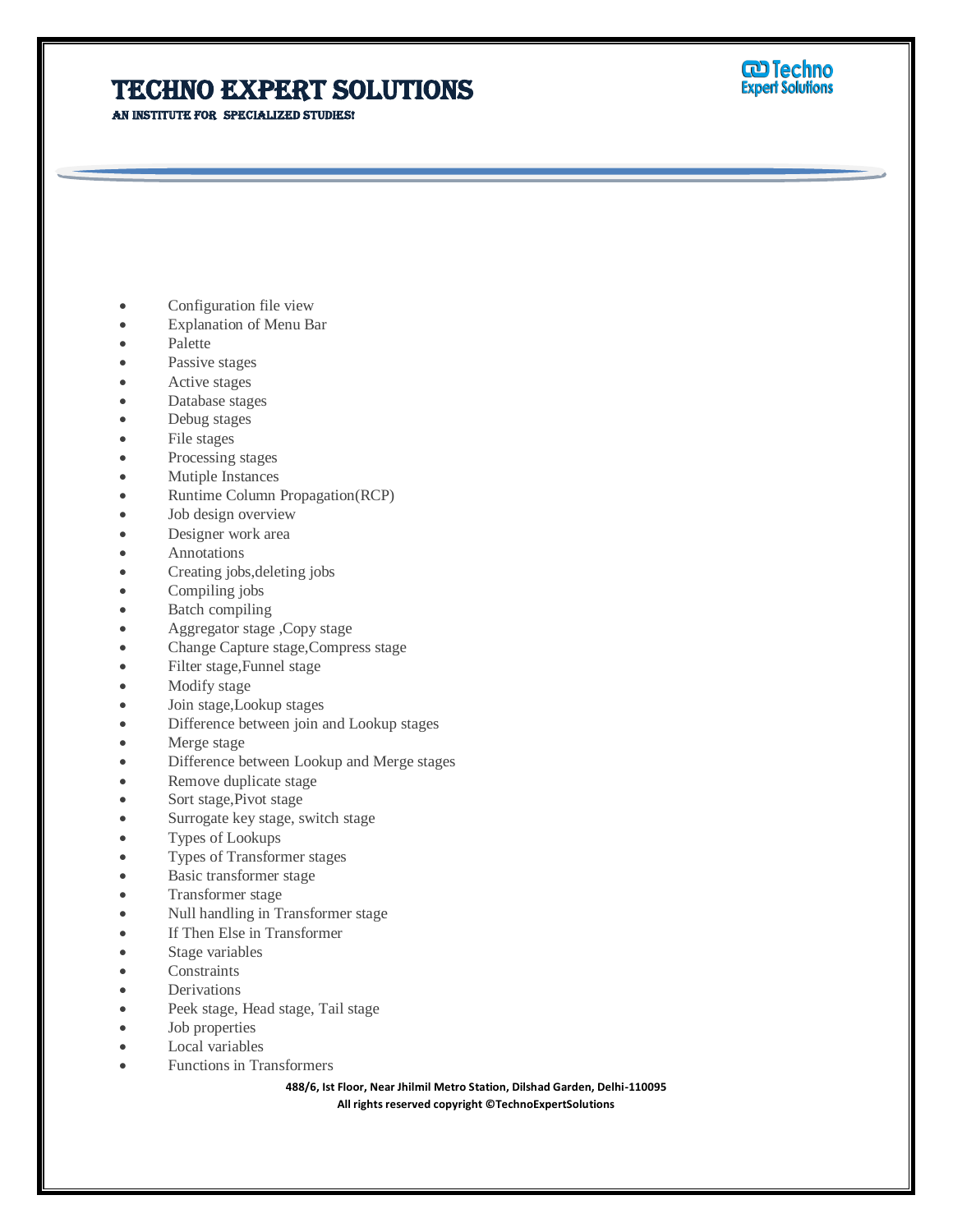AN INSTITUTE FOR SPECIALIZED STUDIES!



- String,Date,Null handling functions
- All properties in all stages
- Slowly changing Dimensions (SCD)
- SCD Type-1
- SCD Type-2
- SCD Type-3
- Implementation of SCD T ype-1 in Datastage
- Implementation of SCD T ype-2 in Datastage

#### **Datastage Director:**

- Introduction to Datastage director
- Datastage Director window
- Jobs status view
- Datastage director options
- Running Datastage jobs
- Validating a job
- Running a job
- Batch Running
- Stopping a job and resetting job
- Monitoring a job
- Job scheduling
- Unscheduling a job
- Rescheduling a job
- Deleting a job
- Unlocking jobs
- View Logfile
- Clear log
- Fatal error description
- Warning description
- Info description
- Difference between Compile and Validate
- Difference between Validate and Run

#### **JOB SEQUENCER:**

- Arrange job activities in Sequencer
- Triggers in Sequencer
- Reset method
- Recoverability
- Notification Activity
- Terminator Activity
- Wait for file Activity
- Start Look Activity